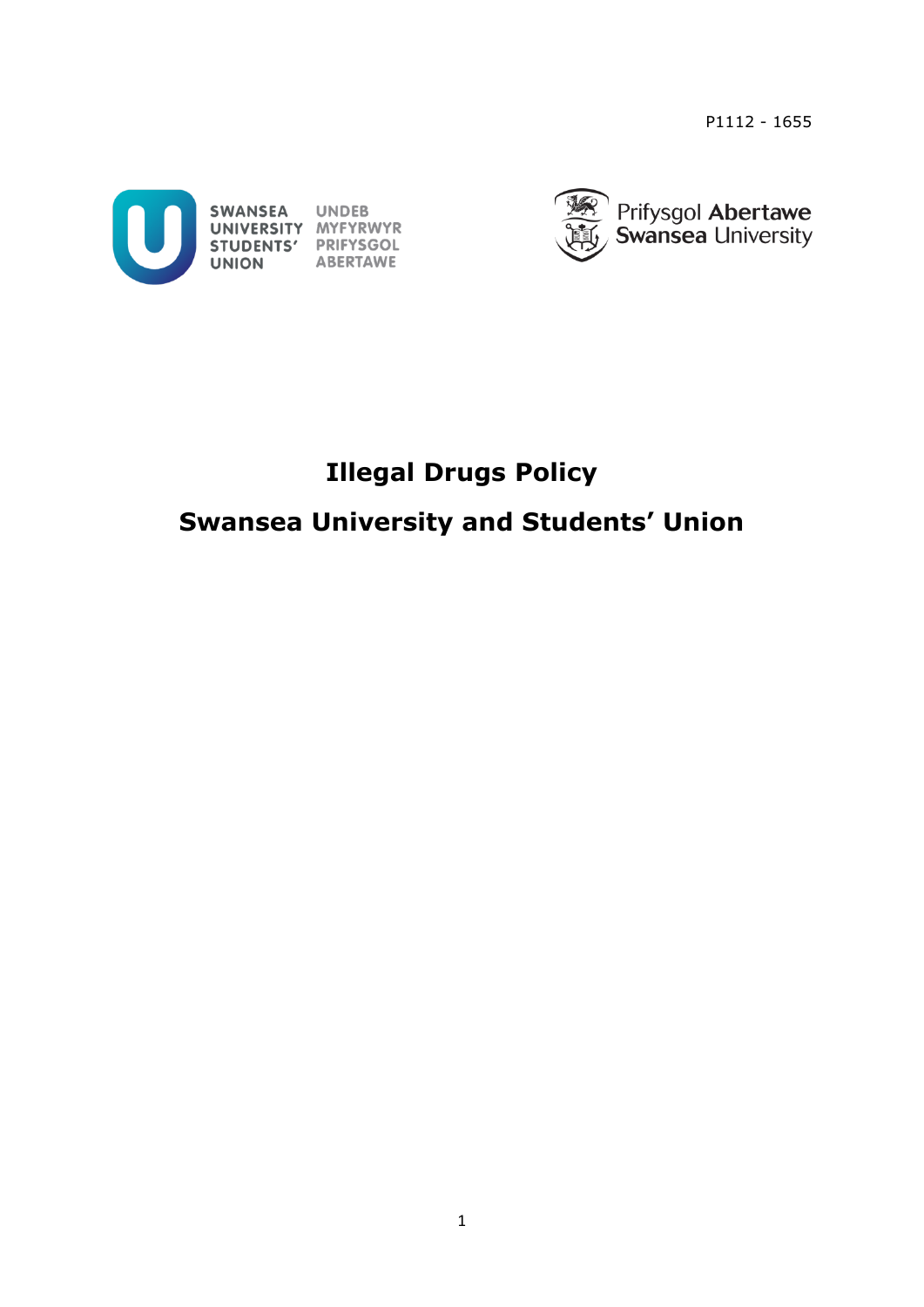## **Illegal Drugs Policy for Swansea University and Students' Union**

### **Table of Contents**

|                                                                                                                                                                                                                                                           | Page        |
|-----------------------------------------------------------------------------------------------------------------------------------------------------------------------------------------------------------------------------------------------------------|-------------|
| <b>Drugs Policy Statement</b>                                                                                                                                                                                                                             | $\mathbf 2$ |
| <b>Drugs Policy</b><br>1. Introduction<br>2. Who is covered by the policy?<br>3. Aims of the policy<br>5. What do we mean by illegal drugs?<br>4. The legal position<br>5. Code of conduct<br>6. Confidentiality and data protection<br>7. Our Commitment | З           |
| <b>Appendix A Guidance</b>                                                                                                                                                                                                                                |             |

### **INTRODUCTION**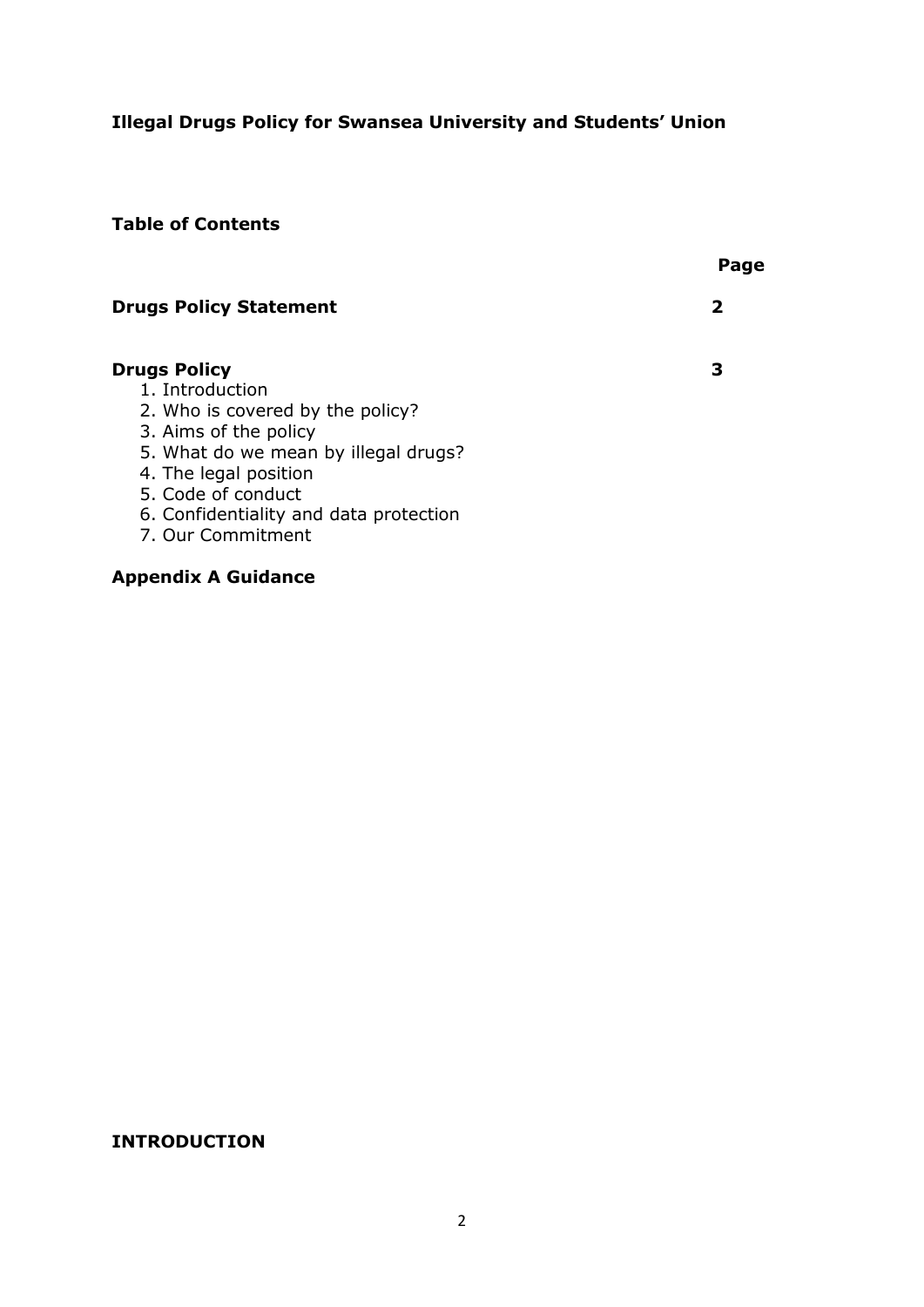This Policy has been produced by a joint University/Students' Union Working Group which comprised elected Students' Union and Athletic Union Officers, Students' Union Bar and Advice Centre staff , University staff from the College of Human and Health Science, Security, Academic Registry, Residential Services, Wellbeing Services and a representative of the NHS.

The Working group took as its starting point the 'Exemplar Policy for Welsh HE Institutions, incorporating Universities and Students Unions'.

The draft policy was circulated for consultation to a broad range of personnel including the PVC Student Experience, the Healthy University Group, the Student Services Management Team and all Students' Union Full-Time Officers.

#### **DRUGS POLICY STATEMENT**

Swansea University and Students' Union are committed to promoting a safe and supportive environment in which to study and work.

In order to do so, we will:

- Encourage and support mutual respect within the whole of the university community
- Work to create an understanding of acceptable behaviour and sanction responsible use of disciplinary action where appropriate
- Raise awareness of the legal implications and the issues surrounding illegal drug use.
- Take very seriously our legal duty of care to our students, staff and visitors and aim to provide a safe, healthy and high quality work and study environment
- Recognise that staff have a duty of care to be alert to indicators of illegal drug use and to take appropriate action when necessary
- Provide guidance and information to staff and students to help them develop the confidence to know what action to take if they are concerned about illegal drug use, the health and safety of fellow students, of staff members, or of themselves
- Provide confidential support to students through Student Services or the Students' Union Advice Centre to students who are seeking help or have concerns about their drug use or that of their friends.

**Drugs Policy**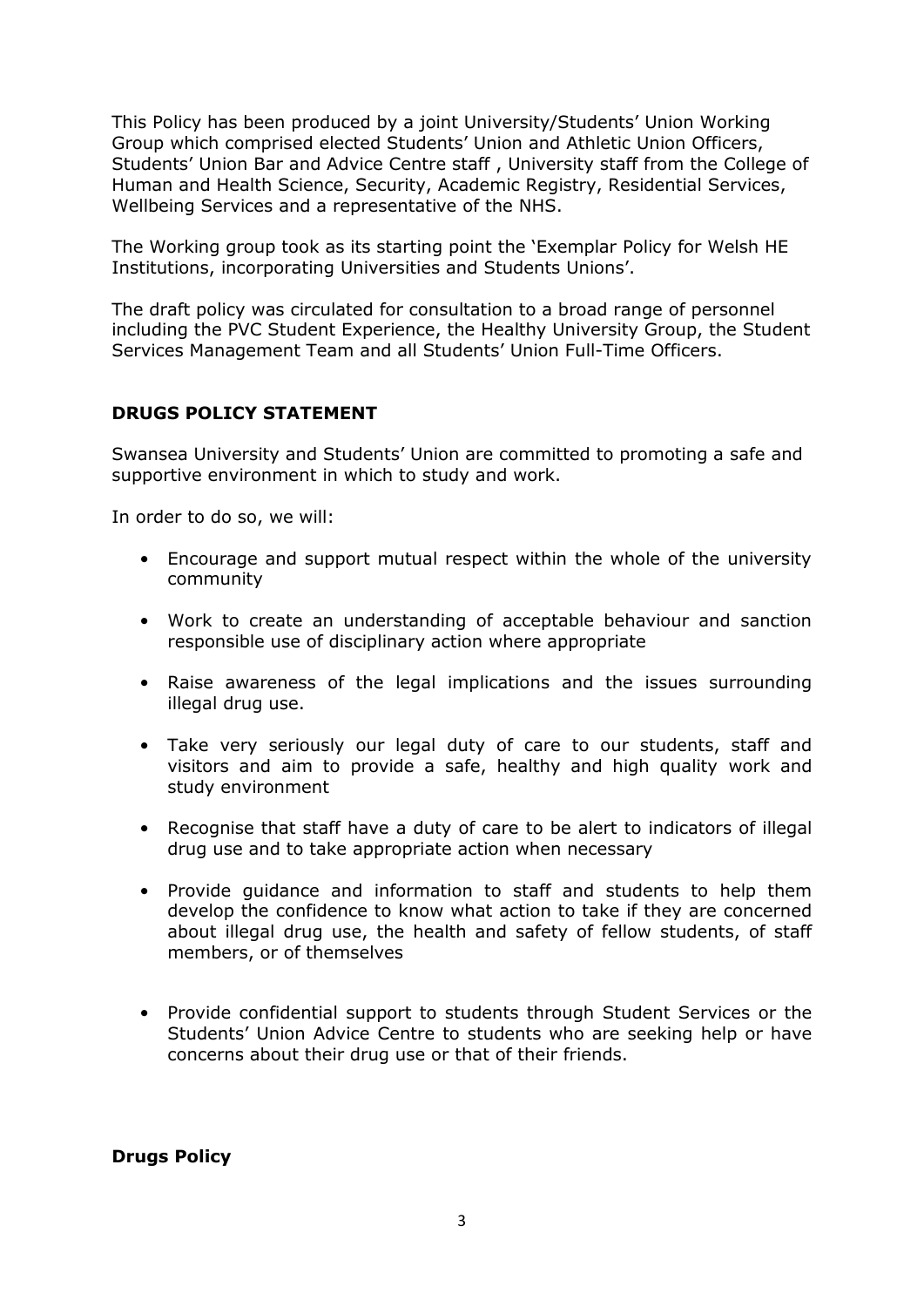### **1. Introduction**

This policy is part of a University and Students' Union approach that promotes a safe and supportive environment in which to study and work. The overarching premise is one of support and education, focusing on boundaries of acceptable, responsible and legal behaviour.

Swansea University and Students' Union do not condone the possession, use or supply of illegal drugs at or on any premises under their control. We aim to provide a safe, healthy and supportive environment for our students and staff.

The University recognises that the majority of students will not be affected by illegal drug use but, where a student declares that they have a problem, their cases will be treated sympathetically and in confidence. Support will be offered through Student Services and the SU Advice Centre where possible, and referrals to external support agencies may be made where the support required is outside the expertise of those services.

It is important to acknowledge that students who have or develop drug related problems may cause harm to themselves and to others and these risks will be considered in any course of action. The illegal use of drugs often affects students' performance, conduct and relationships both on their course and in their accommodation. It can also have consequences for future career choices.

The University has a legal duty of care to its students, staff and visitors and aims to provide a safe, healthy and high quality study and work environment.

The University aims to reduce the risks associated with the use of illegal drugs and assist in giving students and staff an increased knowledge, awareness and understanding of drug related issues.

All students have a legal responsibility to take reasonable care of their own safety and that of others.

### **2. Who is covered by the policy?**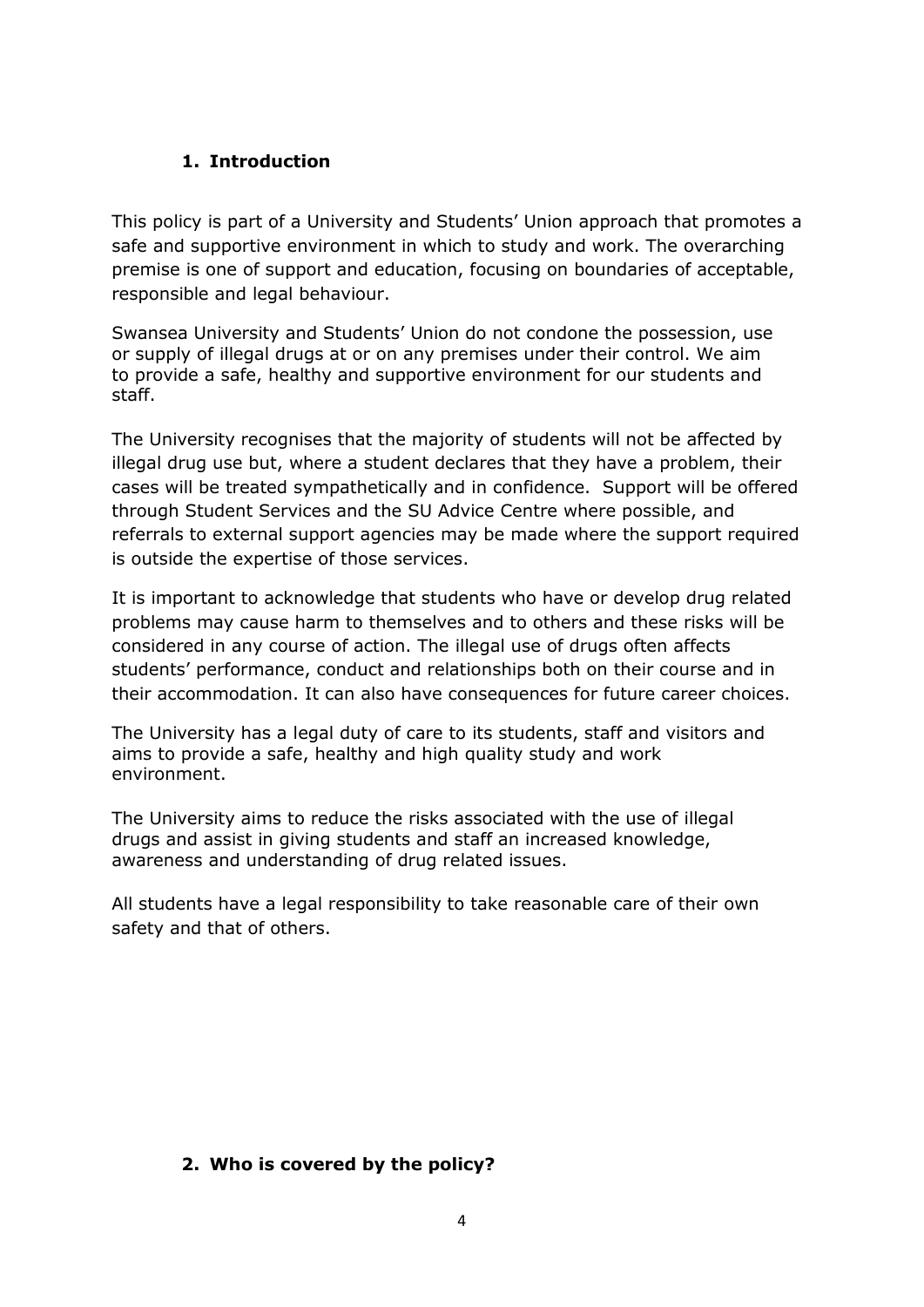The policy applies to students in circumstances where there is a risk to themselves or others, or where their conduct or quality of work affects others or the reputation of the University (such as students on university-organised work placement, working in laboratories on research projects or as members of university sports teams). It applies whether students are on university premises or elsewhere on university business or study activities, including premises managed on behalf of the university by a third party, such as privately managed halls of residences or SAS properties off campus.

The policy also applies to Students' Unions, independent bodies which conduct and manage their own affairs in accordance with their constitution.

In certain situations individuals may be subject to disciplinary action under the University's di[sciplinary procedures,](http://www.swan.ac.uk/registry/academicguide/conductandcomplaints/disciplinaryprocedures/) be asked to leave and/or be reported to the police. The University does not wish to criminalise its students or visitors, but the use and possession of illegal drugs is a criminal offence.

### **3. Aims of the policy**

The purpose of the policy is to:

- Promote health, safety and wellbeing through the provision of information, advice, guidance and support
- Inform students about the potential consequences of illegal drug use
- Inform students how illegal drug use and its potential consequences may lead to disciplinary and/or legal action
- Provide information on support options where appropriate
- Encourage individuals with drugs-related issues to seek help
- Offer guidelines to all students and staff regarding their responsibilities and the required code of conduct

### **4. What do we mean by illegal drugs?**

Information on controlled drugs under the Illegal use of Drugs Act 1971, their classifications and potential penalties for breaching the law can be found at [http://www.homeoffice.gov.uk/drugs/drug-law/.](http://www.homeoffice.gov.uk/drugs/drug-law/) The table below provides the information as of May 2012.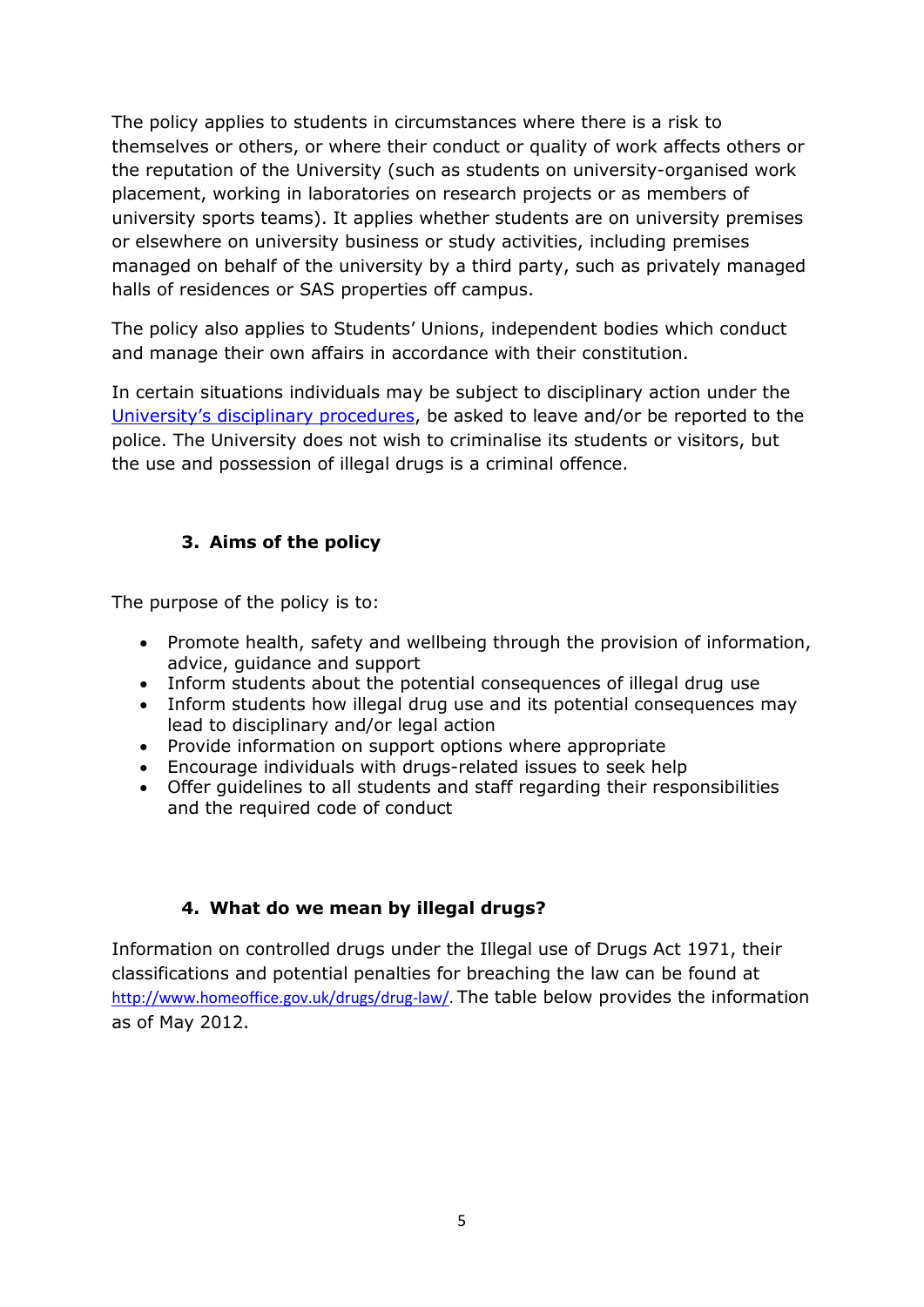|                   |                                                                                                                    | Possession                                                | Dealing:                                                                 |
|-------------------|--------------------------------------------------------------------------------------------------------------------|-----------------------------------------------------------|--------------------------------------------------------------------------|
| <b>Class</b><br>A | Ecstasy, LSD,<br>heroin, cocaine,<br>crack, magic<br>mushrooms,<br>amphetamines (if<br>prepared for<br>injection). | Up to seven years in prison or an unlimited fine or both. | Up to life<br>in prison<br>or an<br>unlimited<br>fine or<br>both.        |
| <b>Class</b><br>в | Amphetamines,<br>Cannabis,<br>Methylphenidate<br>(Ritalin),<br>Pholcodine.                                         | Up to five years in prison or an unlimited fine or both.  | Up to 14<br>years in<br>prison or<br>an<br>unlimited<br>fine or<br>both. |
| <b>Class</b><br>C | Tranquilisers, some<br>painkillers, Gamma<br>hydroxybutyrate<br>(GHB), Ketamine.                                   | Up to two years in prison or an unlimited fine or both.   | Up to 14<br>years in<br>prison or<br>an<br>unlimited<br>fine or<br>both. |

### **5. The legal position**

**The Illegal use [of Drugs Act 1971](http://www.legislation.gov.uk/ukpga/1971/38/contents)** "To restrict the use of drugs which cause harm to the individual or others".

This Act relates to the:

- Possession
- Supply
- Possession With Intent To Supply
- Controlled Drugs on Premises

of Class A, B and C drugs.

**[The Health and Safety at Work Act 1974](http://www.legislation.gov.uk/ukpga/1974/37)** places a duty of care on employers to ensure that, as far as is reasonably practicable, the health, safety and welfare at work of staff, students and other users of its premises.

**[The Road Traffic Act 1988](http://www.legislation.gov.uk/ukpga/1988/52/contents)** states that a person is guilty of an offence if driving or attempting to drive a motor vehicle in a public place while unfit through drink or drugs.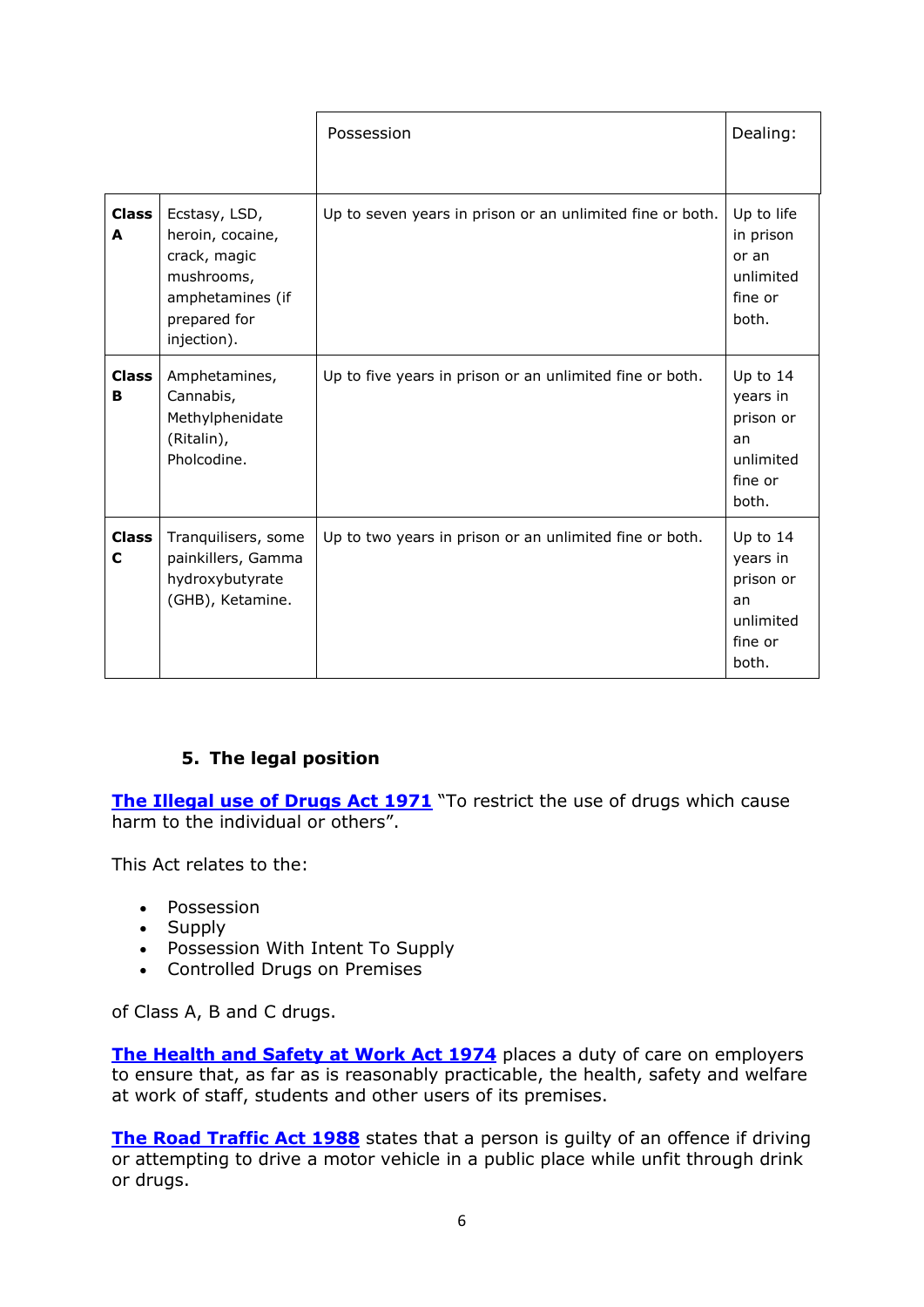### **Disciplinary Action**

- Although each case will be assessed individually, any resident found in possession of substances which either are or are suspected to be illegal drugs, or is found to be using or dealing in illegal substances at premises owned or managed by Swansea University Residential Services, will normally be subject to disciplinary action as detailed in the [Residence Regulations.](http://www.swansea.ac.uk/media/RS%20RESIDENCE%20REGULATIONS%202012-13.pdf) Possession of illegal drugs is a category D offence, and the repeated possession or dealing of illegal drugs is a category E offence.
- This disciplinary action for category D and E offences includes the issuing of a "Notice to Quit" the accommodation. Students may also be referred to the Academic Registry under the University's Formal Disciplinary Procedures. This could have implications for a student's future at the University (particularly regarding fitness to practice) and on future employment and professional registration where applicable.
- Any incident involving illegal drugs could result in criminal proceedings. Any such proceedings may also lead to action by the University, under the [Disciplinary Rules and Procedures.](http://www.swan.ac.uk/registry/academicguide/conductandcomplaints/disciplinaryprocedures/)
- Any person found on premises under the control of Swansea University or the Students' Union who is not a student and who is found or suspected to be involved with illegal drugs will be subject to an immediate lifetime ban from those premises.
- Any student who invites someone on to Swansea University or Students' Union premises who is found or to be involved with illegal drugs may also be subject to disciplinary action.

### **6. Code of conduct**

The code of conduct describes the legal health and safety obligations and the expected standards of behaviour for students and staff. It is expected that all students will take personal responsibility for ensuring that illegal drug use does not affect work or study performance. A breach of the code may result in [disciplinary action.](http://www.swan.ac.uk/registry/academicguide/conductandcomplaints/disciplinaryprocedures/)

The code states that:

- No one should undertake university-related business or represent the university while unfit through illegal drug use.
- Illegal drug use resulting in a risk to the safety to oneself or others is likely to lead to disciplinary action. Examples of this may include clinical work with patients, driving, sports activities, using machinery or hazardous substances or any other activities identified as hazardous on a risk assessment.
- Failure to comply with any statutory registration requirements, professional codes of ethics or accreditation provisions with reference to illegal drug use (e.g. in clinical work with patients, or work with schools).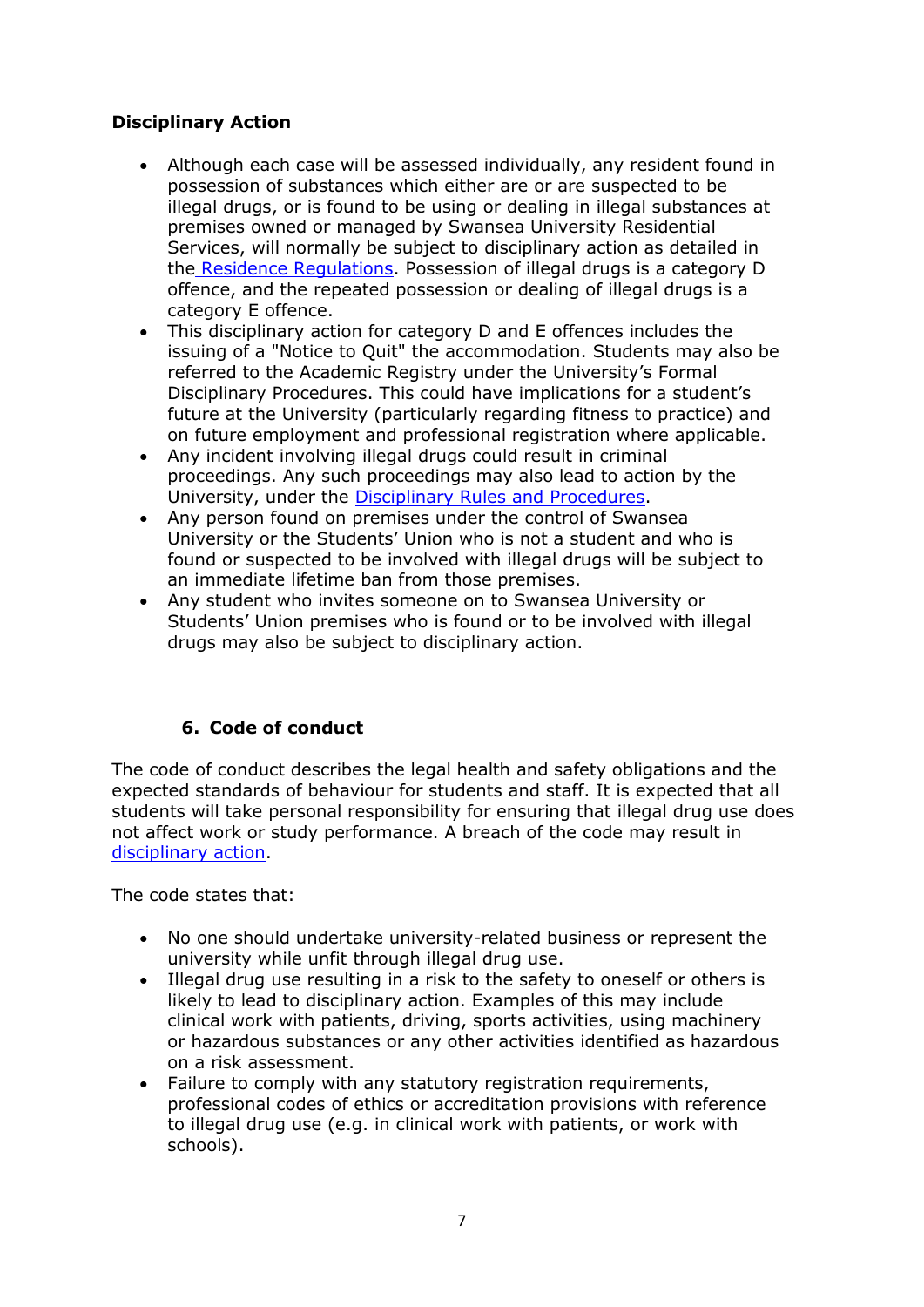- Students and staff are strongly advised not to compromise their own safety by working with or being reliant upon (e.g. as a car or bus passenger) someone who is under the influence of illegal drugs or other substances.
- Students are strongly advised that a disruption of academic activity due to illegal drug use will be investigated by the relevant college.
- Pressure should not be applied to others to take illegal drugs. This includes disrespectful or exclusive behaviour and the spiking of drinks.

### **7. Confidentiality and data protection**

All cases will be dealt with in confidence and all personal information will be processed securely in accordance with the Data Protection Act 1998. It may be used by relevant personnel to consider any support needed and to manage the study relationship. Wherever possible, confidential disclosure of information by students will be honoured, unless the student or someone else is at serious risk of harm. Staff should clearly state from the outset that limited confidentiality applies and that confidentiality will not be maintained if the withholding of information constitutes a risk to the individual or others.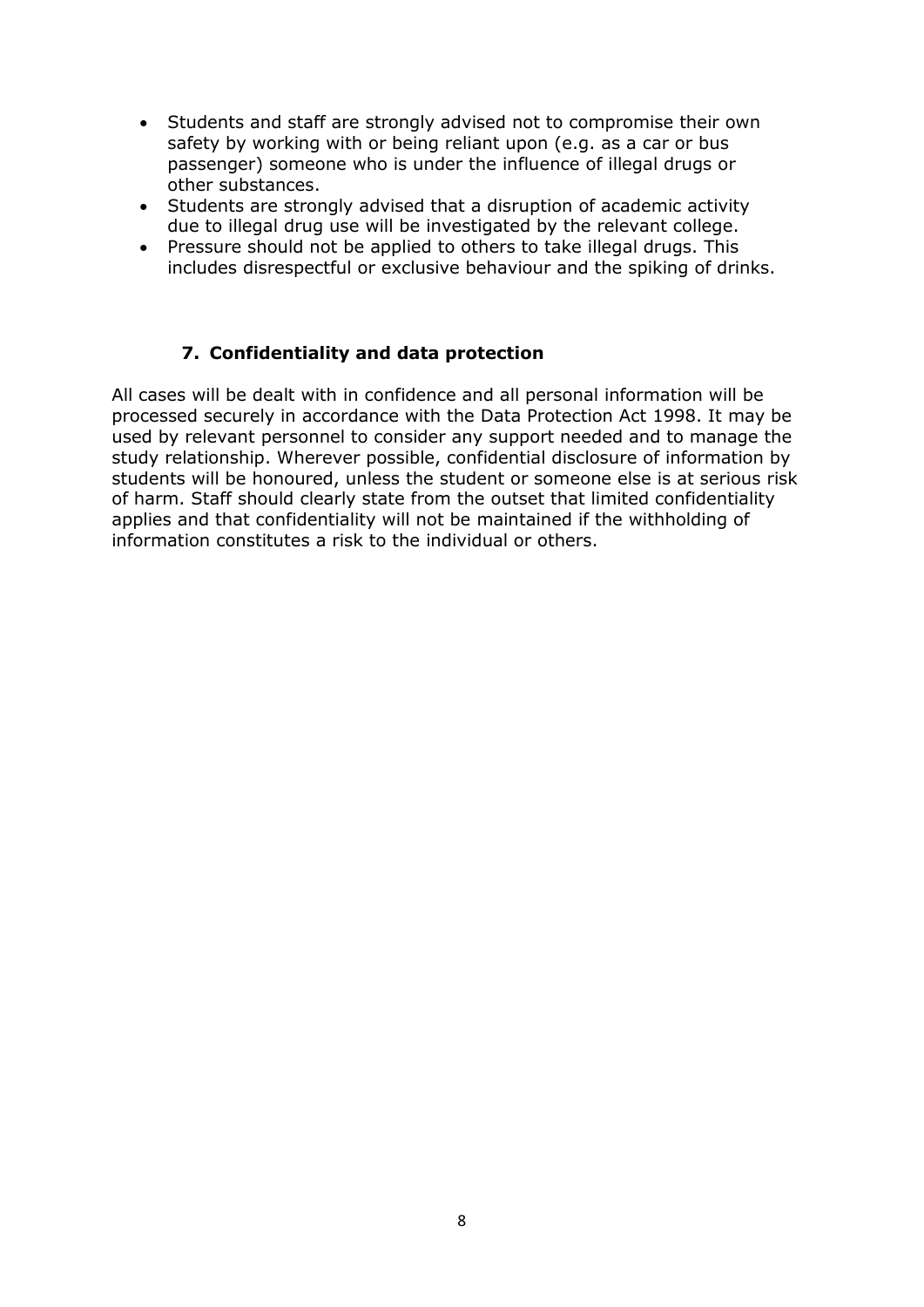#### **Appendix A**

#### **Guidance**

#### **All students should be able to:**

- Be aware this policy and supporting documents.
- Seek help voluntarily if they are concerned about their drug use. Within the University, help is available from personal tutors, Student Services and the Students' Union. For sources of help within the community please refer to our website or contact the sources stated above.
- Seek help or advice if they have been asked to do so, including as part of a disciplinary sanction.
- Encourage other students to seek help if they have a problem.
- Access information about the potential impacts on illegal drug use on finances, health and other people. This is available through Student Services and the Students' Union.
- Alert an appropriate member of staff to any problems they see developing within the institution, particularly where legal or health and safety concerns are an issue
- Be aware of the behaviour of students around them and do their best to ensure their safety and well-being

#### **Staff should:**

- Be aware of the policy, procedures, available services and referral procedures available for dealing with drug-related issues. This information should be included in student induction.
- Encourage students to access appropriate support if there are concerns about their welfare in relation to illegal drug use.
- Be mindful of the potential impacts of drug use when conducting risk assessments on proposed activities.
- Investigate accidents and incidents for signs of illegal drug use and liaise with the relevant departments.

#### **The Students' Union should:**

- Act as a confidential self-referral facility for students.
- Adhere to confidentiality guidelines and the Data Protection Act when a student presents for support for a drug related issue.
- Offer information and advice about services available to students who seek help about their drug use.
- Provide and support educational events, awareness campaigns and activities that promote health and well-being in conjunction with other departments.
- Ensure that student related policies reflect attitudes to drugs which are conducive to student well-being and adhere to the law.

#### **Student Support Services should:**

- Act as a confidential self-referral facility for students.
- Provide information, advice, guidance and support to students presenting with alcohol related issues.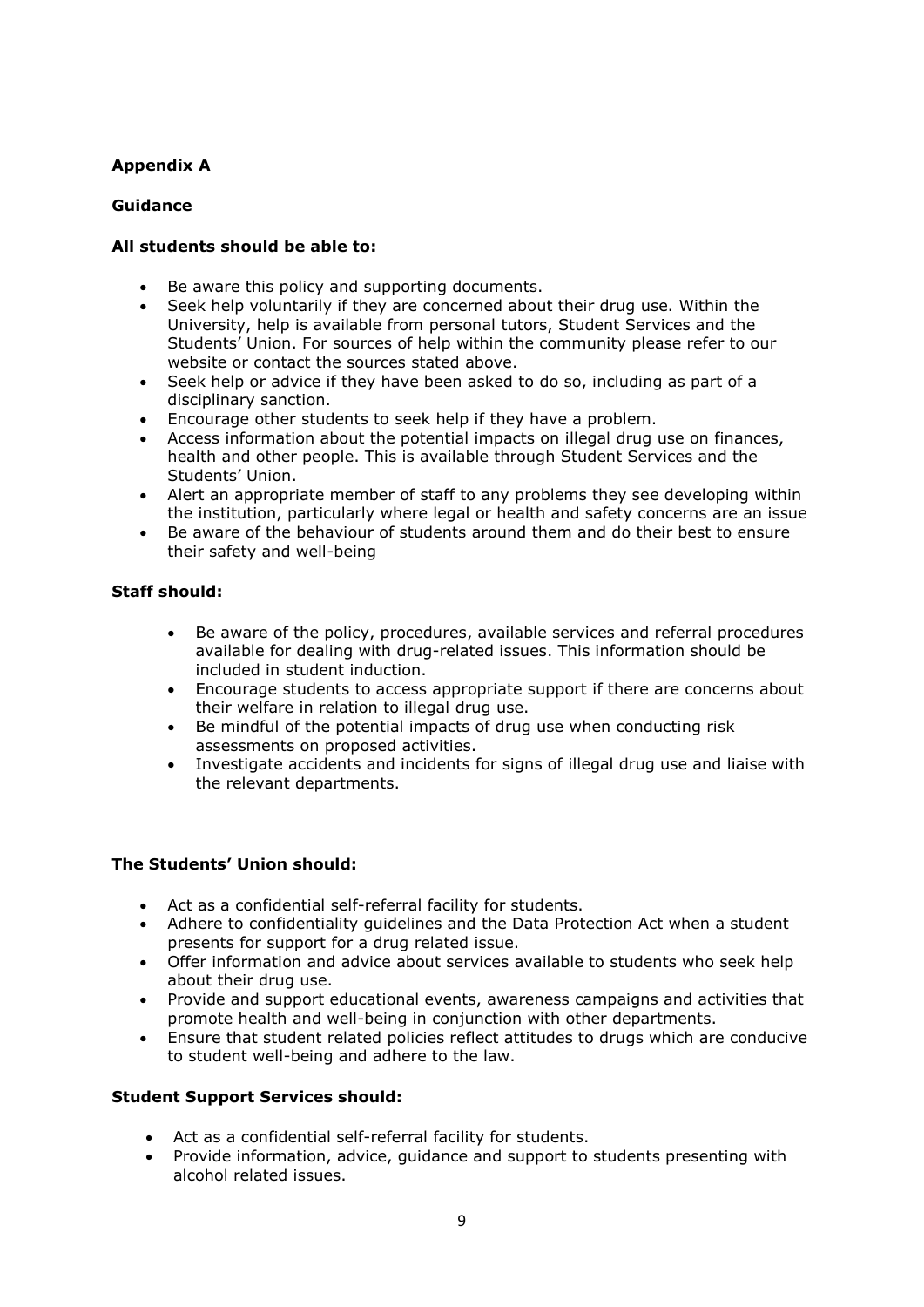- Develop and publish information for students on the potential impacts of illegal drug use.
- Adhere to confidentiality guidelines and the Data Protection Act when a student presents for support for a drug related issue.
- Have in place systems of referral to community based drug support agencies
- Raise concerns to appropriate university personnel if a particular drug related welfare issue is presenting repeatedly for the service.
- Take all necessary steps to ensure that students with drug related issues do not present a risk to themselves or others.

#### **Residential Services Staff should:**

- Be aware of drug-related support services within the institution and signpost accordingly.
- Liaise and communicate with other personnel within the institution in relation to drug related incidents e.g. Student Support Services, Security
- Monitor and record drug related incidents within Residences and ensure these reports are available to relevant staff.
- Report and/or investigate any drug related incidents that contravene University regulations.
- Ensure that anyone found in accommodation premises, having used illegal drugs or suspected of having used illegal drugs, receives the necessary care and attention in relation to their physical condition.